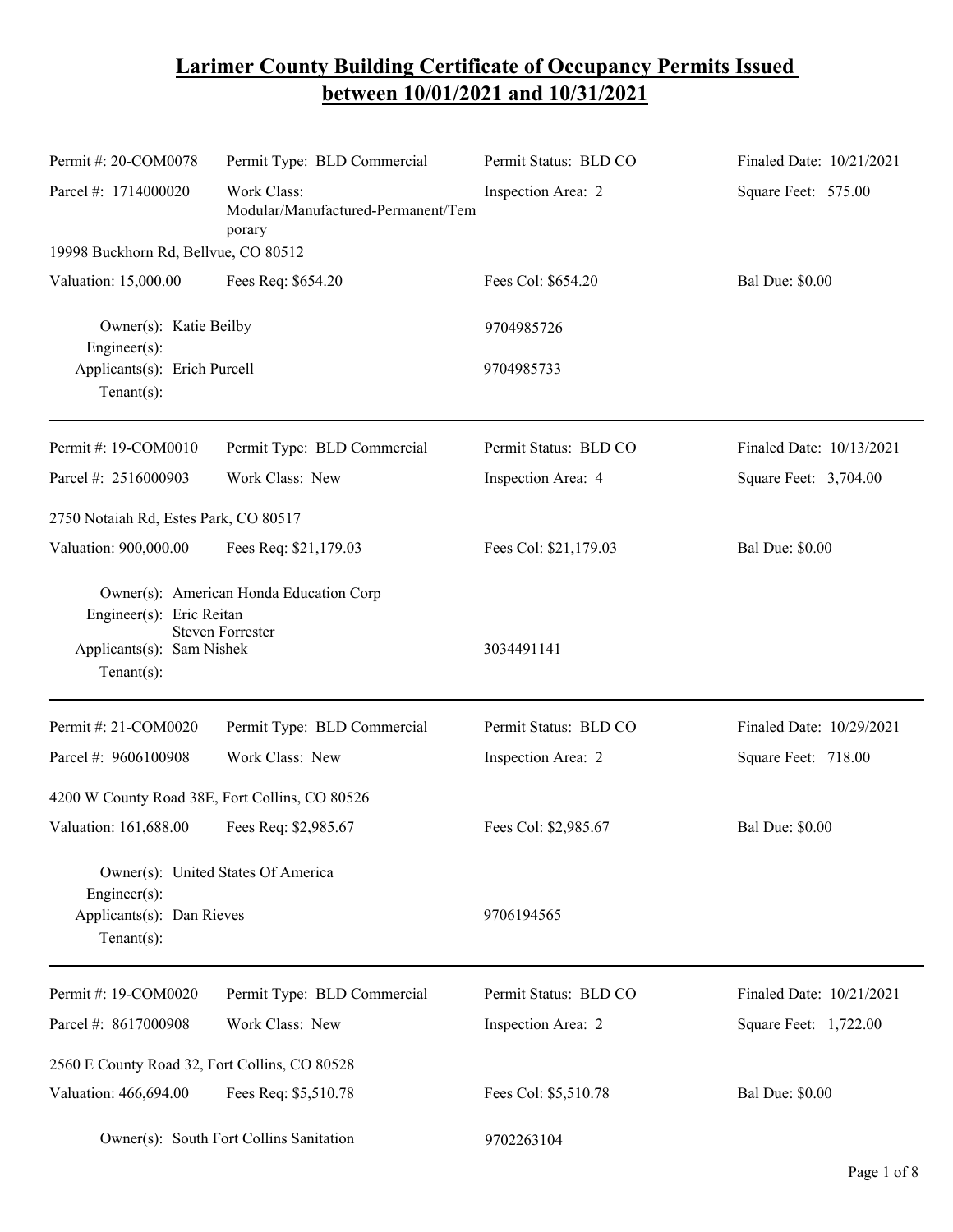| Permit #: 19-COM0111                                                   | Permit Type: BLD Commercial                                                   | Permit Status: BLD CO                                | Finaled Date: 10/20/2021 |
|------------------------------------------------------------------------|-------------------------------------------------------------------------------|------------------------------------------------------|--------------------------|
| Parcel #: 8728000905                                                   | Work Class: New                                                               | Inspection Area: 2                                   | Square Feet: 7,050.00    |
| 2705 SW Frontage Rd, Fort Collins, CO 80525                            |                                                                               |                                                      |                          |
| Valuation: 818,233.00                                                  | Fees Req: \$8,590.95                                                          | Fees Col: \$8,590.95                                 | <b>Bal Due: \$0.00</b>   |
| Engineer(s): Brett Pugh<br>Applicants(s): David Lewis<br>$Tenant(s)$ : | Owner(s): Boxelder Sanitation District<br><b>Boxelder Sanitation District</b> | 9704980604<br>3035830335<br>9704980604<br>9704980604 |                          |
| Permit #: 21-COM0019                                                   | Permit Type: BLD Commercial                                                   | Permit Status: BLD CO                                | Finaled Date: 10/29/2021 |
| Parcel #: 9606100908                                                   | Work Class: New                                                               | Inspection Area: 2                                   | Square Feet: 718.00      |
| 4200 W County Road 38E, Fort Collins, CO 80526                         |                                                                               |                                                      |                          |
| Valuation: 161,688.00                                                  | Fees Req: \$2,985.67                                                          | Fees Col: \$2,985.67                                 | <b>Bal Due: \$0.00</b>   |
| Engineer(s):<br>Applicants(s): Dan Rieves<br>Tenant $(s)$ :            | Owner(s): United States Of America                                            | 9706194565                                           |                          |
| Permit #: 21-COM0021                                                   | Permit Type: BLD Commercial                                                   | Permit Status: BLD CO                                | Finaled Date: 10/29/2021 |
| Parcel #: 9606100908                                                   | Work Class: New                                                               | Inspection Area: 2                                   | Square Feet: 718.00      |
| 4200 W County Road 38E, Fort Collins, CO 80526                         |                                                                               |                                                      |                          |
| Valuation: 161,688.00                                                  | Fees Req: \$2,985.67                                                          | Fees Col: \$2,985.67                                 | <b>Bal Due: \$0.00</b>   |
| Engineer(s):<br>Applicants(s): Dan Rieves<br>Tenant $(s)$ :            | Owner(s): United States Of America                                            | 9706194565                                           |                          |
| Permit #: 19-COM0113                                                   | Permit Type: BLD Commercial                                                   | Permit Status: BLD CO                                | Finaled Date: 10/20/2021 |
| Parcel #: 8728000905                                                   | Work Class: New                                                               | Inspection Area: 2                                   | Square Feet: 8,290.00    |
| 2705 SW Frontage Rd, Fort Collins, CO 80525                            |                                                                               |                                                      |                          |
| Valuation: 2,867,245.00                                                | Fees Req: \$20,535.48                                                         | Fees Col: \$20,535.48                                | <b>Bal Due: \$0.00</b>   |
| Owner(s): Boxelder Sanitation District                                 |                                                                               | 9704980604                                           |                          |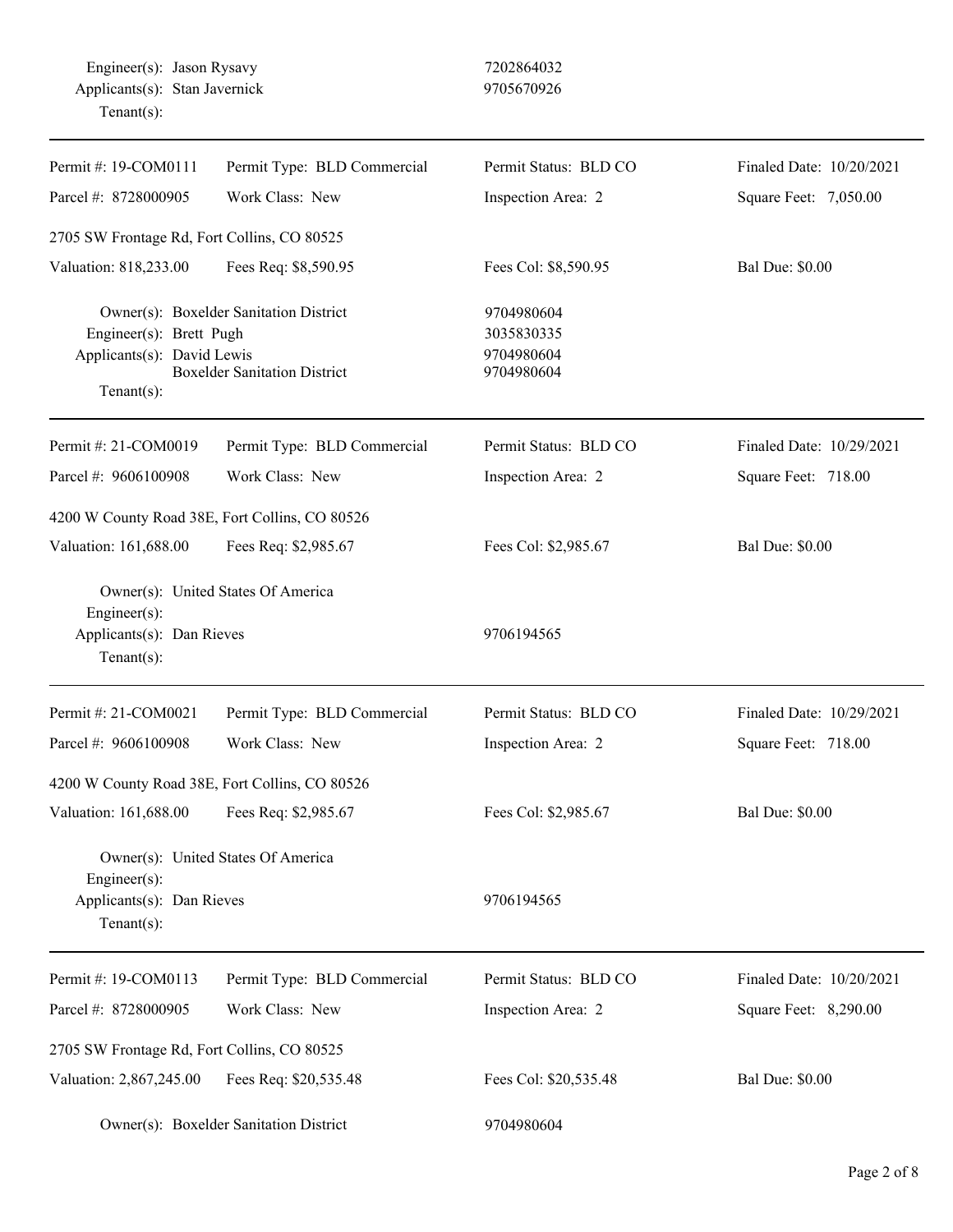Engineer(s): Brett Pugh 3035830335 Applicants(s): David Lewis 9704980604 Boxelder Sanitation District 9704980604 Tenant(s):

| Permit #: 19-COM0018                                                                 | Permit Type: BLD Commercial                                                   | Permit Status: BLD CO                                              | Finaled Date: 10/21/2021 |
|--------------------------------------------------------------------------------------|-------------------------------------------------------------------------------|--------------------------------------------------------------------|--------------------------|
| Parcel #: 8617000908                                                                 | Work Class: New                                                               |                                                                    | Square Feet: 5,783.00    |
|                                                                                      |                                                                               | Inspection Area: 2                                                 |                          |
| 2560 E County Road 32, Fort Collins, CO 80528                                        |                                                                               |                                                                    |                          |
| Valuation: 1,074,075.00                                                              | Fees Req: \$10,162.77                                                         | Fees Col: \$10,162.77                                              | <b>Bal Due: \$0.00</b>   |
| Engineer(s): Jason Rysavy<br>Applicants(s): Stan Javernick<br>$Tenant(s)$ :          | Owner(s): South Fort Collins Sanitation                                       | 9702263104<br>7202864032<br>9705670926                             |                          |
| Permit #: 21-COM0018                                                                 | Permit Type: BLD Commercial                                                   | Permit Status: BLD CO                                              | Finaled Date: 10/29/2021 |
| Parcel #: 9606100908                                                                 | Work Class: New                                                               | Inspection Area: 2                                                 | Square Feet: 718.00      |
| 4200 W County Road 38E, Fort Collins, CO 80526                                       |                                                                               |                                                                    |                          |
| Valuation: 161,688.00                                                                | Fees Req: \$2,985.67                                                          | Fees Col: \$2,985.67                                               | <b>Bal Due: \$0.00</b>   |
| Engineer(s):<br>Applicants(s): Dan Rieves<br>$Tenant(s)$ :                           | Owner(s): United States Of America                                            | 9706194565                                                         |                          |
| Permit #: 19-COM0114                                                                 | Permit Type: BLD Commercial                                                   | Permit Status: BLD CO                                              | Finaled Date: 10/20/2021 |
| Parcel #: 8728000905                                                                 | Work Class: New                                                               | Inspection Area: 2                                                 | Square Feet: 348.00      |
| 2705 SW Frontage Rd, Fort Collins, CO 80525                                          |                                                                               |                                                                    |                          |
| Valuation: 449,006.00                                                                | Fees Req: \$5,497.66                                                          | Fees Col: \$5,497.66                                               | <b>Bal Due: \$0.00</b>   |
| Engineer(s): Brett Pugh<br>Applicants(s): David Lewis<br>Ryan White<br>$Tenant(s)$ : | Owner(s): Boxelder Sanitation District<br><b>Boxelder Sanitation District</b> | 9704980604<br>3035830335<br>9704980604<br>9704980604<br>9704204324 |                          |
| Permit #: 20-COM0047                                                                 | Permit Type: BLD Commercial                                                   | Permit Status: BLD CO                                              | Finaled Date: 10/12/2021 |
| Parcel #: 2520000003                                                                 | Work Class: New                                                               | Inspection Area: 4                                                 | Square Feet: 2,211.00    |
| 1180 Dry Gulch Rd, Estes Park, CO 80517                                              |                                                                               |                                                                    |                          |
| Valuation: 125,000.00                                                                | Fees Req: \$3,873.53                                                          | Fees Col: \$3,873.53                                               | <b>Bal Due: \$0.00</b>   |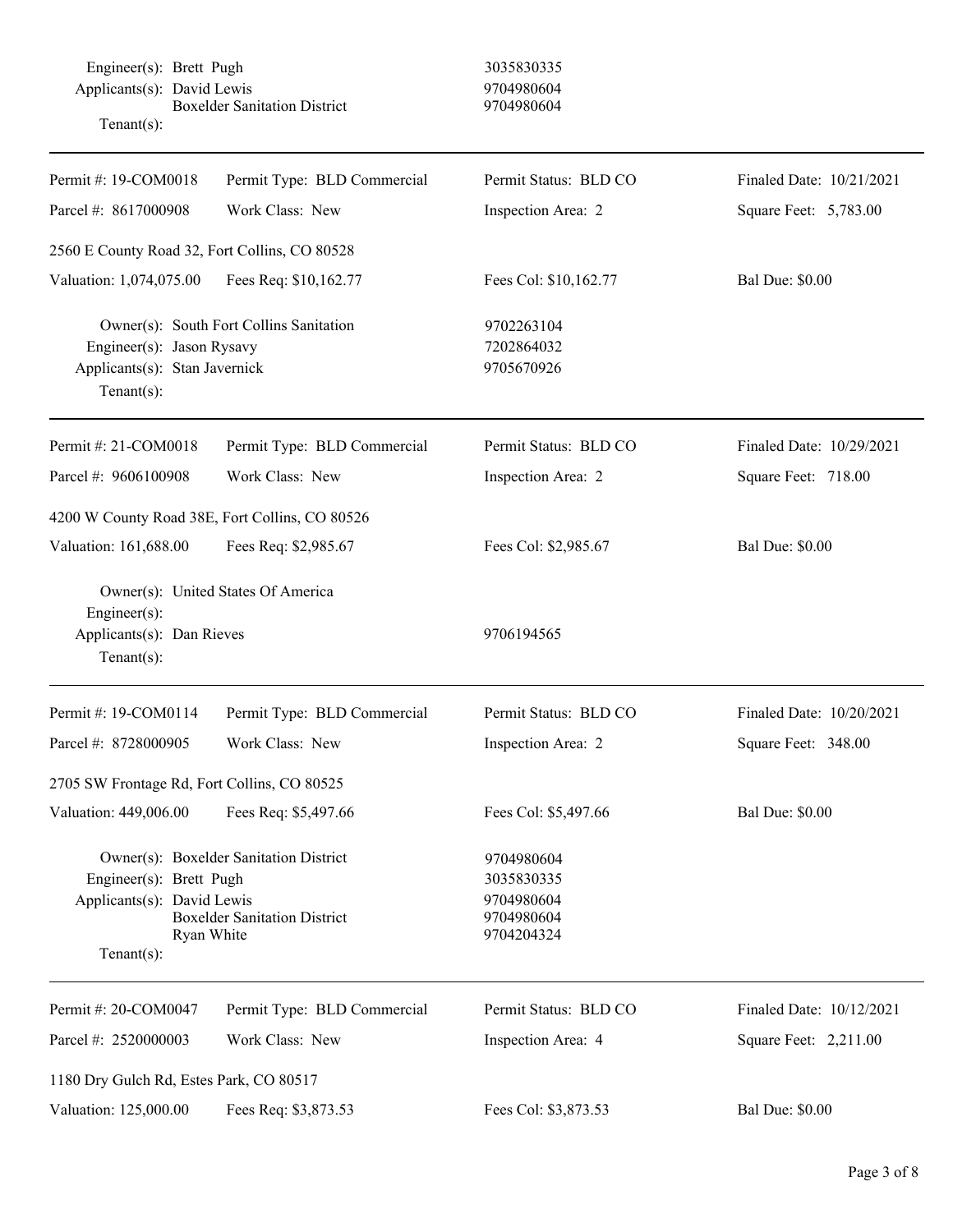Owner(s): Yakutat Land Corporation 9705776818 Engineer(s): Frank Roberts 3039317362 Applicants(s): Ed Glavin 9706571471 Tenant(s):

| Permit #: 20-COM0072                                                                          | Permit Type: BLD Commercial                      | Permit Status: BLD CO                  | Finaled Date: 10/26/2021 |
|-----------------------------------------------------------------------------------------------|--------------------------------------------------|----------------------------------------|--------------------------|
| Parcel #: 8717123918                                                                          | Work Class: Tenant Finish/Change of<br>Occupancy | Inspection Area: 2                     | Square Feet: 1,890.00    |
| 2649 E Mulberry St A18, Fort Collins, CO 80524                                                |                                                  |                                        |                          |
| Valuation: 140,030.10                                                                         | Fees Req: \$6,610.44                             | Fees Col: \$6,610.44                   | <b>Bal Due: \$0.00</b>   |
| Owner(s): Todd Boyt<br>Engineer(s): John McBride<br>Applicants(s): Todd Boyt<br>$Tenant(s)$ : |                                                  | 9704814475<br>9704205316<br>9704814475 |                          |
| Permit #: 18-RES0678                                                                          | Permit Type: BLD Residential                     | Permit Status: BLD CO                  | Finaled Date: 10/19/2021 |
| Parcel #: 3526441001                                                                          | Work Class: Conversion to Dwelling<br>Unit       | Inspection Area: 4                     | Square Feet: 626.00      |
| 444 Rockridge Rd, Estes Park, CO 80517                                                        |                                                  |                                        |                          |
| Valuation: 125,000.00                                                                         | Fees Req: \$3,266.75                             | Fees Col: \$3,266.75                   | <b>Bal Due: \$0.00</b>   |
| Owner(s): David Hurley<br>Engineer(s):                                                        | Robert Corley                                    |                                        |                          |
| Applicants(s): Devin Jacobs<br>$Tenant(s)$ :                                                  |                                                  | 970-586-8770                           |                          |
| Permit #: 20-RES0762                                                                          | Permit Type: BLD Residential                     | Permit Status: BLD CO                  | Finaled Date: 10/06/2021 |
| Parcel #: 3020400001                                                                          | Work Class: Conversion to Dwelling<br>Unit       | Inspection Area: 5                     | Square Feet: 1,854.00    |
| 65 Tama Rd, Red Feather Lakes, CO 80545                                                       |                                                  |                                        |                          |
| Valuation: 32,000.00                                                                          | Fees Req: \$3,960.76                             | Fees Col: \$3,960.76                   | <b>Bal Due: \$0.00</b>   |
| Owner(s): Jason Werling<br>Engineer(s):                                                       |                                                  | 8455375317                             |                          |
| Applicants(s): Jason Werling<br>$Tenant(s)$ :                                                 | <b>Grant Davis</b>                               | 8455375317<br>3033593302               |                          |
| Permit #: 19-RES0508                                                                          | Permit Type: BLD Residential                     | Permit Status: BLD CO                  | Finaled Date: 10/18/2021 |
| Parcel #: 2706000055                                                                          | Work Class: Conversion to Dwelling<br>Unit       | Inspection Area: 6                     | Square Feet: 1,959.00    |

416 Monument Gulch Way, Bellvue, CO 80512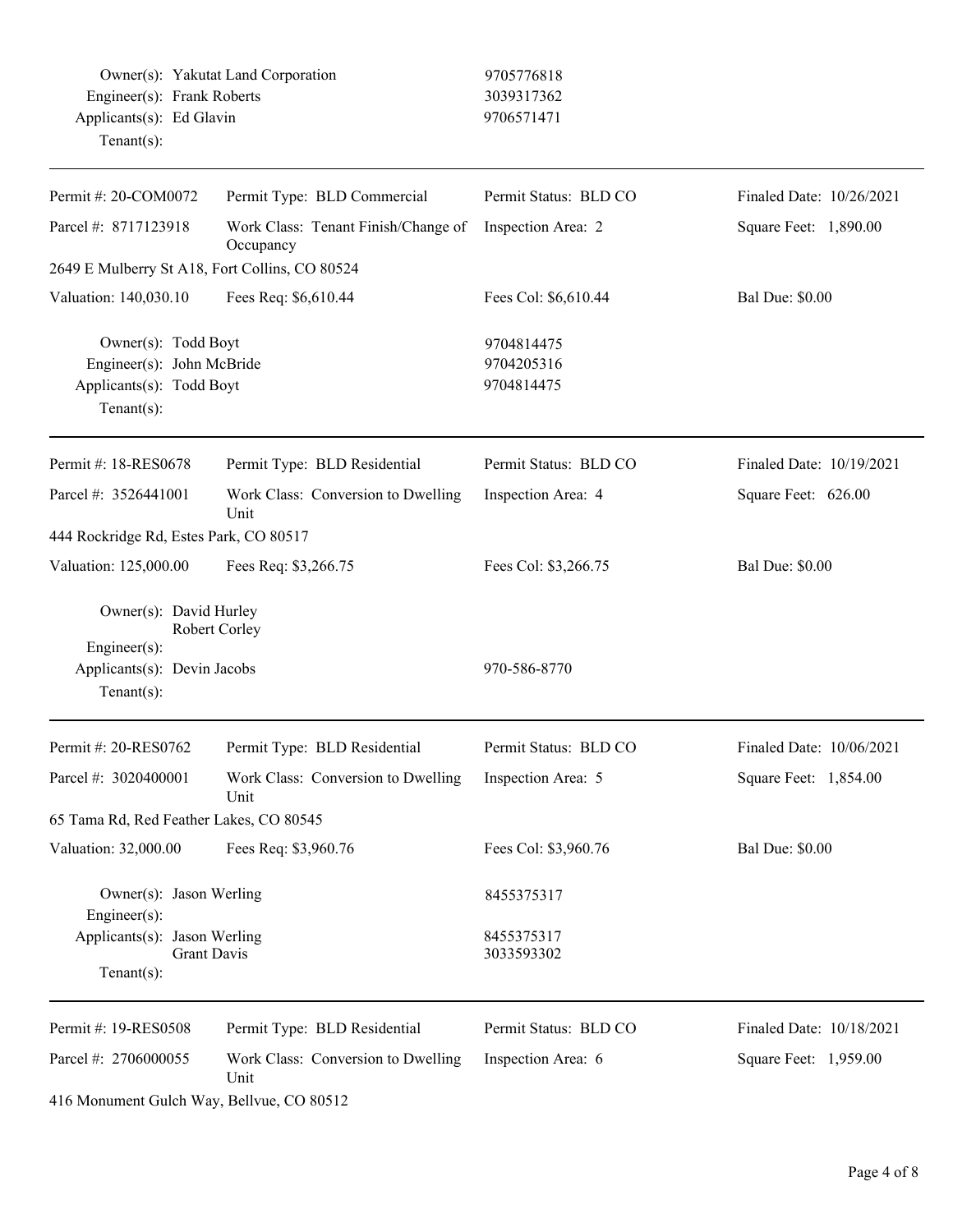| Valuation: 43,718.15                                                                            | Fees Req: \$1,349.03                                              | Fees Col: \$1,349.03       | <b>Bal Due: \$0.00</b>   |
|-------------------------------------------------------------------------------------------------|-------------------------------------------------------------------|----------------------------|--------------------------|
| Owner(s): Trevor Jiricek<br>Katie James                                                         |                                                                   | 9705903710                 |                          |
| Engineer(s): Kevin Becker<br>Applicants(s): Trevor Jiricek<br>Tenant $(s)$ :                    |                                                                   | 970-667-8010<br>9705903710 |                          |
| Permit #: 21-RES0609                                                                            | Permit Type: BLD Residential                                      | Permit Status: BLD CO      | Finaled Date: 10/25/2021 |
| Parcel #: 2926105022                                                                            | Work Class: Conversion to Short-Term Inspection Area: 5<br>Rental |                            | Square Feet: 0.00        |
| 379 Guardian Peak Dr, Livermore, CO 80536                                                       |                                                                   |                            |                          |
| Valuation: 0.00                                                                                 | Fees Req: \$300.00                                                | Fees Col: \$300.00         | <b>Bal Due: \$0.00</b>   |
| Owner(s): Kayla Davis<br>Max Davis                                                              |                                                                   | 3039139956<br>3039139956   |                          |
| $Engineering(s)$ :<br>Applicants(s): Kayla Davis<br>Tenant $(s)$ :                              |                                                                   | 3039139956                 |                          |
| Permit #: 21-RES0502                                                                            | Permit Type: BLD Residential                                      | Permit Status: BLD CO      | Finaled Date: 10/29/2021 |
| Parcel #: 3534300039                                                                            | Work Class: Conversion to Short-Term Inspection Area: 4<br>Rental |                            | Square Feet: 0.00        |
| 2242 Eagle Cliff Rd, Estes Park, CO 80517                                                       |                                                                   |                            |                          |
| Valuation: 0.00                                                                                 | Fees Req: \$300.00                                                | Fees Col: \$300.00         | <b>Bal Due: \$0.00</b>   |
| Owner(s): Timothy Matlick<br>$Engineering(s)$ :<br>Applicants(s): Ruth Matlick<br>$Tenant(s)$ : |                                                                   | 9405774777                 |                          |
| Permit #: 21-RES0227                                                                            | Permit Type: BLD Residential                                      | Permit Status: BLD CO      | Finaled Date: 10/22/2021 |
| Parcel #: 3401135018                                                                            | Work Class: Conversion to Vacation<br>Home                        | Inspection Area: 4         | Square Feet: 0.00        |
| 2620 Sunrise Ct, Estes Park, CO 80517                                                           |                                                                   |                            |                          |
| Valuation: 0.00                                                                                 | Fees Req: \$200.00                                                | Fees Col: \$200.00         | <b>Bal Due: \$0.00</b>   |
| Owner(s): Chaia Greenberg                                                                       | Howard Greenberg                                                  | 9728986825                 |                          |
| Engineer(s):<br>Applicants(s): Lowell Richardson<br>$Tenant(s)$ :                               |                                                                   | 9703089720                 |                          |
| Permit #: 21-RES0096                                                                            | Permit Type: BLD Residential                                      | Permit Status: BLD CO      | Finaled Date: 10/12/2021 |
| Parcel #: 8923308001                                                                            | Work Class: Modular DW/SW with<br>Add                             | Inspection Area: 1         | Square Feet: 4,408.00    |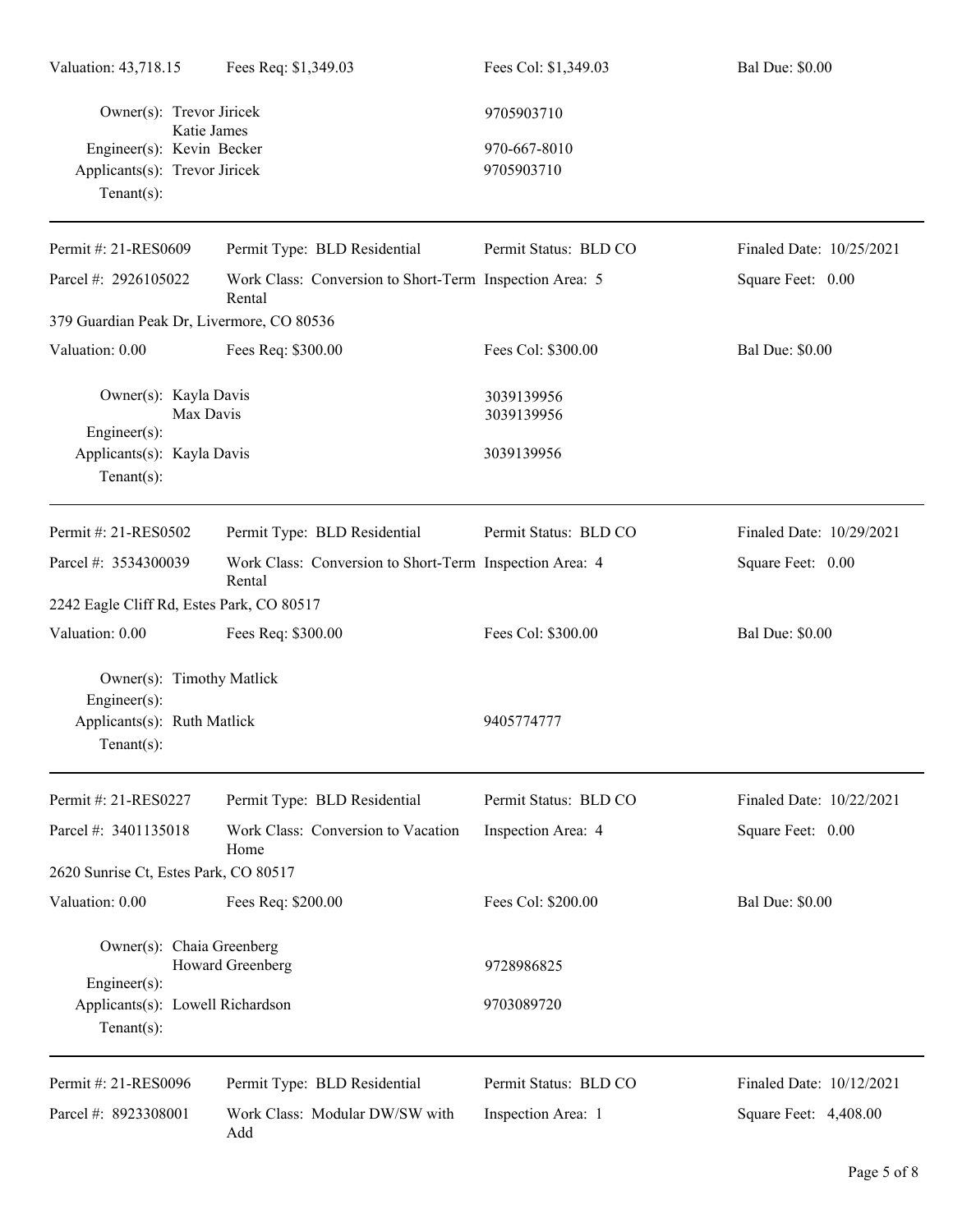| 9910 N County Road 5, Wellington, CO 80549                                              |                              |                                          |                          |
|-----------------------------------------------------------------------------------------|------------------------------|------------------------------------------|--------------------------|
| Valuation: 325,000.00                                                                   | Fees Req: \$14,335.86        | Fees Col: \$14,335.86                    | <b>Bal Due: \$0.00</b>   |
| Owner(s): Jason Swiers                                                                  | <b>Hilary Swiers</b>         | 9705187151                               |                          |
| Engineer(s): Steven Dame<br>David Wert<br>Applicants(s): Jason Swiers<br>Tenant $(s)$ : | Mark Benjamin                | 970-472-2394<br>9705187151               |                          |
| Permit #: 20-RES0751                                                                    | Permit Type: BLD Residential | Permit Status: BLD CO                    | Finaled Date: 10/14/2021 |
| Parcel #: 9416405019                                                                    | Work Class: New              | Inspection Area: 3                       | Square Feet: 5,791.00    |
|                                                                                         |                              |                                          |                          |
| 522 Talons Reach Run, Berthoud, CO 80913                                                |                              |                                          |                          |
| Valuation: 750,000.00                                                                   | Fees Req: \$20,898.44        | Fees Col: \$20,898.44                    | <b>Bal Due: \$0.00</b>   |
| Owner(s): David Havel<br>$Engineering(s)$ :                                             |                              | 3038987370                               |                          |
| Applicants(s): David Havel<br>Tenant $(s)$ :                                            |                              | 3038987370                               |                          |
| Permit #: 21-RES0030                                                                    | Permit Type: BLD Residential | Permit Status: BLD CO                    | Finaled Date: 10/21/2021 |
| Parcel #: 9416406005                                                                    | Work Class: New              | Inspection Area: 3                       | Square Feet: 6,522.00    |
| 536 Nesting Eagle Way, Berthoud, CO 80513                                               |                              |                                          |                          |
| Valuation: 500,000.00                                                                   | Fees Req: \$18,039.79        | Fees Col: \$18,039.79                    | <b>Bal Due: \$0.00</b>   |
| Owner(s): Jay Gomer                                                                     | Rochelle Gomer               |                                          |                          |
| Engineer(s): Wendy Dworak                                                               |                              | 970-372-1140                             |                          |
| Applicants(s): Paul Ludwick                                                             | Cameron Schmidt              | 970-227-2664<br>9708200725               |                          |
| $Tenant(s)$ :                                                                           |                              |                                          |                          |
| Permit #: 20-RES0225                                                                    | Permit Type: BLD Residential | Permit Status: BLD CO                    | Finaled Date: 10/18/2021 |
| Parcel #: 2914405058                                                                    | Work Class: New              | Inspection Area: 5                       | Square Feet: 2,522.00    |
| 227 Mount Alice Ct, Livermore, CO 80536                                                 |                              |                                          |                          |
| Valuation: 150,000.00                                                                   | Fees Req: \$6,216.67         | Fees Col: \$6,216.67                     | <b>Bal Due: \$0.00</b>   |
| Owner(s): Regina Ann Scott<br>Mark Scott                                                |                              | 9704021363<br>9702234522<br>970-631-7225 |                          |
| Engineer(s): Joseph Bastian<br>Applicants(s): Mark Scott<br>Tenant $(s)$ :              |                              | 9702234522                               |                          |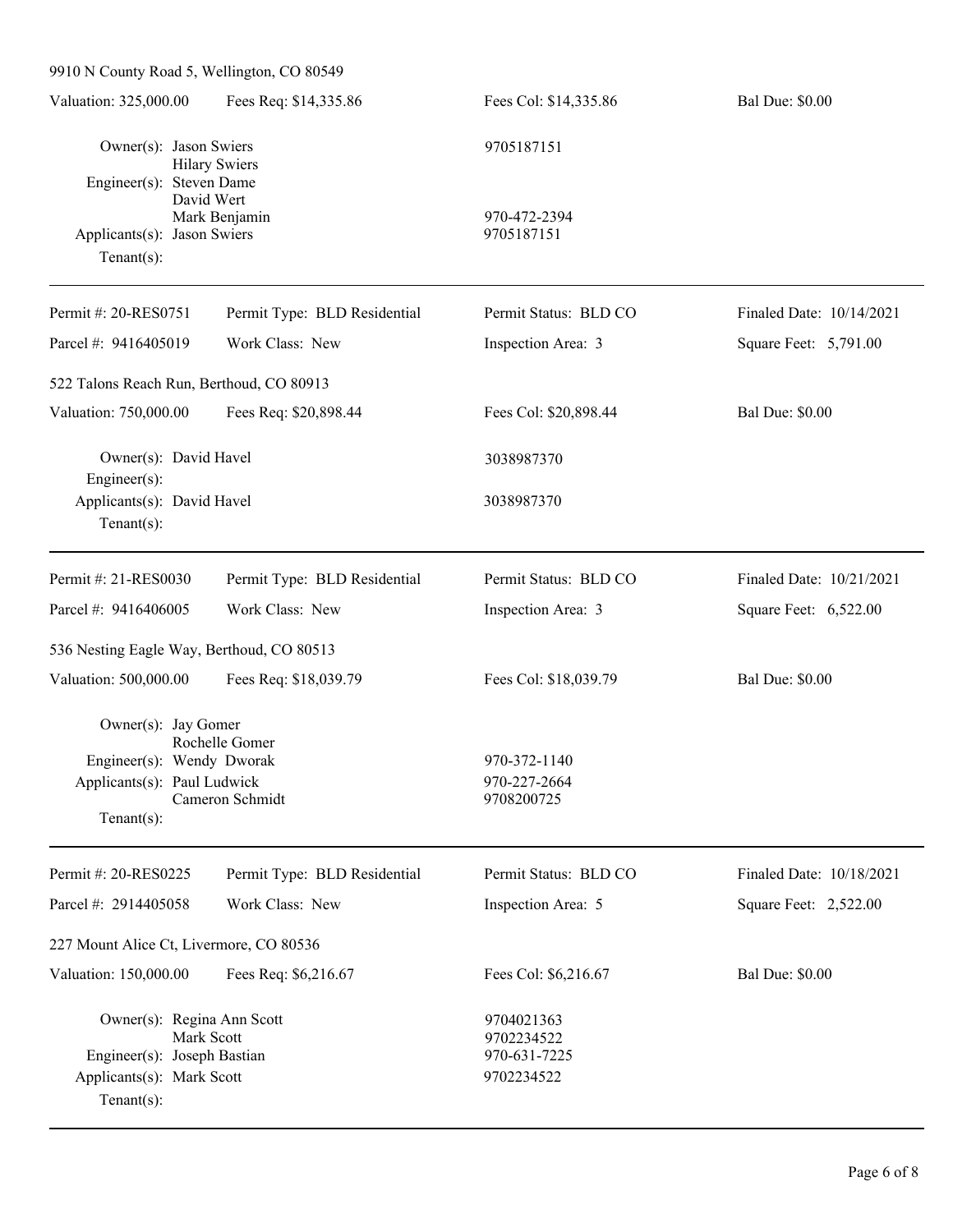| Permit #: 20-RES0575                                                                                                 | Permit Type: BLD Residential | Permit Status: BLD CO                                  | Finaled Date: 10/28/2021 |
|----------------------------------------------------------------------------------------------------------------------|------------------------------|--------------------------------------------------------|--------------------------|
| Parcel #: 8916306703                                                                                                 | Work Class: New              | Inspection Area: 1                                     | Square Feet: 6,600.00    |
| 3428 E County Road 68, Wellington, CO 80549                                                                          |                              |                                                        |                          |
| Valuation: 704,000.00                                                                                                | Fees Req: \$10,516.46        | Fees Col: \$10,516.46                                  | <b>Bal Due: \$0.00</b>   |
| Owner(s): Colotex Ventures LLP                                                                                       |                              | 9709888758                                             |                          |
| $Engineering(s)$ :<br>Applicants(s): Randy Gillen<br>Tenant $(s)$ :                                                  |                              | 9704939900                                             |                          |
| Permit #: 20-RES0324                                                                                                 | Permit Type: BLD Residential | Permit Status: BLD CO                                  | Finaled Date: 10/15/2021 |
| Parcel #: 0721000004                                                                                                 | Work Class: New              | Inspection Area: 2                                     | Square Feet: 6,663.00    |
| 11543 Puma Gulch Rd, Loveland, CO 80538                                                                              |                              |                                                        |                          |
| Valuation: 540,000.00                                                                                                | Fees Req: \$14,098.09        | Fees Col: \$14,098.09                                  | <b>Bal Due: \$0.00</b>   |
| Owner(s): Allan Wilson<br>Kerrie Wilson<br>Engineer(s): Michael Ikeler<br>Applicants(s): Jim Gibbs<br>Tenant $(s)$ : |                              | 9705669336<br>9196968974<br>970-461-3700<br>9705669336 |                          |
|                                                                                                                      |                              |                                                        |                          |
| Permit #: 20-RES0125                                                                                                 | Permit Type: BLD Residential | Permit Status: BLD CO                                  | Finaled Date: 10/13/2021 |
| Parcel #: 2517306010                                                                                                 | Work Class: New              | Inspection Area: 4                                     | Square Feet: 4,890.00    |
| 1868 Stonegate Dr, Estes Park, CO 80517                                                                              |                              |                                                        |                          |
| Valuation: 988,538.00                                                                                                | Fees Req: \$19,644.68        | Fees Col: \$19,644.68                                  | <b>Bal Due: \$0.00</b>   |
| Owner(s): Debbie Ryland                                                                                              | Stephen Ryland               | 4806191619<br>4806191619                               |                          |
| Engineer(s):<br>Applicants(s): Jeffrey Moreau<br>Tenant $(s)$ :                                                      |                              | 970-586-5141                                           |                          |
| Permit #: 20-RES0380                                                                                                 | Permit Type: BLD Residential | Permit Status: BLD CO                                  | Finaled Date: 10/19/2021 |
| Parcel #: 9636100009                                                                                                 | Work Class: New              | Inspection Area: 2                                     | Square Feet: 8,524.00    |
| 1270 E 57Th St, Loveland, CO 80538                                                                                   |                              |                                                        |                          |
| Valuation: 593,801.70                                                                                                | Fees Req: \$15,586.90        | Fees Col: \$15,586.90                                  | <b>Bal Due: \$0.00</b>   |
| Owner(s): Kevin Bower<br>$Engineering(s)$ :                                                                          |                              | 9704127372                                             |                          |